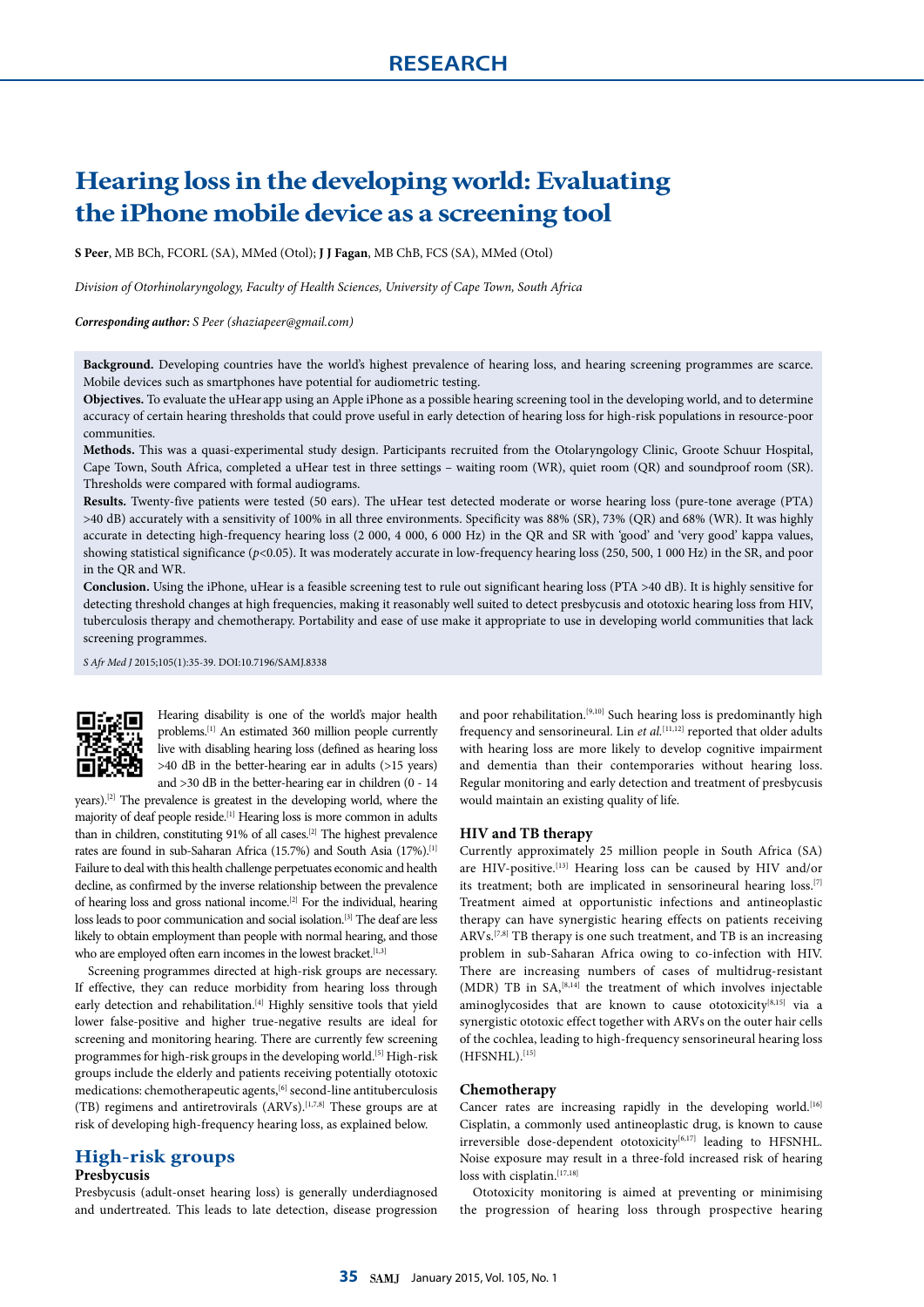assessments. It is the most reliable method of detecting ototoxicity prior to development of symptomatic hearing loss<sup>[19]</sup> and permits clinicians to counsel patients, possibly modify treatment regimens, and rehabilitate hearing. Three methods of testing can be utilised, namely conventional audiology, high-frequency audiometry (HFA) and otoacoustic emissions. HFA has significant change criteria and excellent specificity and sensitivity, $[8,19]$  but is generally not available in developing countries.

# **Advances in screening techniques**

While screening programmes traditionally involve audiologists testing patients in soundproof booths, alternative screening methods have evolved in recent years. Telehealth projects allow patients in remote areas to be tested using high-speed internet.<sup>[20]</sup> Portable audiometers are also becoming more advanced, and provide good-quality diagnostic audiometry in any environmental setting.  $\left[ 21\right]$ 

Global mobile phone penetration of the world's population is at 85%,<sup>[22]</sup> and 1 in 5 Africans own smartphones. Automated hearing screening apps, using commercially available technology, present an opportunity to address the global problem of hearing loss. Yeung et al.<sup>[23]</sup> from the Children's Hospital of Eastern Ontario reported on the first portable clinical 'conditioned play' iPad-based audiometer for the paediatric population. Their study shows promise in focusing on the shortcomings of existing play audiometry. Other authors have reported on the Apple uHear app using an iPodTouch device, with varying results. uHear is a hearing program devised by Unitron and Apple for use on any touchinterface Apple device, and is freely available for download from the iTunes Apple store.

Szudek *et al.*<sup>[24]</sup> were the first of three groups to evaluate this app as a potential hearing screening tool. Using an iPodTouch, participants were tested in different noise level environments. Pure-tone averages (PTAs) calculated as a mean at thresholds of 500, 1 000, 2 000 and 4 000 Hz from the uHear application were compared with the formal audiogram. uHear was able to correctly diagnose the presence of moderate or worse hearing loss (PTA >40 dB) in 100 participants, with a sensitivity of 98% and a specificity of 82% in the clinic. In the soundproof room, sensitivity improved to 100% and specificity to 90%. Khoza-Shangase *et al.*<sup>[25]</sup> sampled a group of children using the uHear application on an iPodTouch in a school environment. PTAs (mean at thresholds of 500, 1 000 and 2 000 Hz) from the uHear test were compared with PTAs from formal audiograms. They reported large deviations in the lower frequencies, standard deviations of >10 dB at individual thresholds and a 34% increased pick-up rate of hearing loss. The third study, by Handzel *et al.,*[26] tested participants with unilateral sudden sensorineural hearing loss using the uHear on an iPodTouch, and reported a sensitivity of 76% and a specificity of 91% when compared with a formal audiogram. Inaccurately elevated thresholds at low frequencies using uHear were also detected, corroborating the findings of the previous study.[25] Interestingly, uHear reflected hearing thresholds more accurately in mid- to high frequencies than in low ones, and deviations in low frequencies were less pronounced in the abnormal-hearing (diseased) ear. These two observations were also reported by Szudek *et al*. [24] These studies have highlighted two important points. Firstly, it is possible to rule out moderate or disabling hearing loss.[24,26] Secondly, even though low frequencies may be inaccurately elevated,  $[24-26]$  the degree of hearing loss in the participant with abnormal hearing can possibly be predicted in the high frequencies.[24,26]

# **Objectives**

To determine the accuracy of: (*i*) the iPhone using the uHear app as a screening tool for moderate or worse hearing loss (PTA >40 dB), where PTA is the mean at thresholds of 500, 1 000, 2 000 and 4 000 Hz; and (*ii*) individual thresholds at certain frequencies, especially the high frequencies (which may be of use in high-risk population groups).

# **Methods**

The study was approved by the Research Ethics Committee, Faculty of Health Sciences, University of Cape Town, SA. The design was quasi-experimental. Study participants were consecutively recruited from patients attending the Otolaryngology Clinic at Groote Schuur Hospital, Cape Town. The inclusion criteria were age 15 - 80 years and having had a formal audiogram performed by a trained audiologist at Groote Schuur Hospital in the previous 2 weeks. Exclusion criteria included otorrhoea, visual impairment, learning disability, and poor gross motor skills rendering the patient incapable of tapping the screen. Non-English-speaking patients were not excluded if they understood the instructions after the task had been explained to them. All participants gave informed consent. The results obtained from the iPhone testing did not affect treatment plans.

#### **Test instruments**

An iPhone 4 mobile device (iOS 4.2) was used. The uHear app (version 1.0) was downloaded from iTunes on to the device at no cost. The application allows users to test their pure-tone airconduction hearing sensitivity as well as speech in noise. For this study, participants completed only the hearing sensitivity test, which employs a 267 ms pulse duration, with a '10 dB down and 5 dB up' approach. The time delay between tone presentations is randomised to prevent anticipation, and the lowest threshold with two positive responses of three excursions is recorded as the hearing sensitivity.

'Earbud' earphones that come standard with the device were used, and the buds were cleaned with an alcohol swab before and after every test in the presence of the participant. With reference to calibration, a single iPhone was used to test all participants. The same uHear application (version 1.0) was used for all participants tested. Ambient noise levels in three test environments were measured at regular intervals with the OMD G45 71-6229 Psio sound level meter, providing an adequate measure of quality control. Sound levels for the respective environment complied with the South African Bureau of Standards requirements for all three environments.

#### **Technique**

Otoscopic examination was performed to exclude otorrhoea and wax impaction. Infection control was maintained during testing. All participants had formal audiograms done, and were tested in three different settings with the iPhone, i.e. the waiting room (WR), a quiet room (QR) and the soundproof room (SR).

#### **Instructions to participants**

Participants were given the device and the earphones to insert. The uHear app was selected, earphone connectivity confirmed and the participant advised to 'tap the screen when a sound is heard'. The programme plays a series of pure tones of varying levels so that a threshold can be determined. On hearing a sound, the participant was expected to follow the commands. The duration of the test is 6 minutes. No audiologist is normally required, as the program is a selfassessment one. However, as this was a formal study an investigator was present to ensure that the test was completed.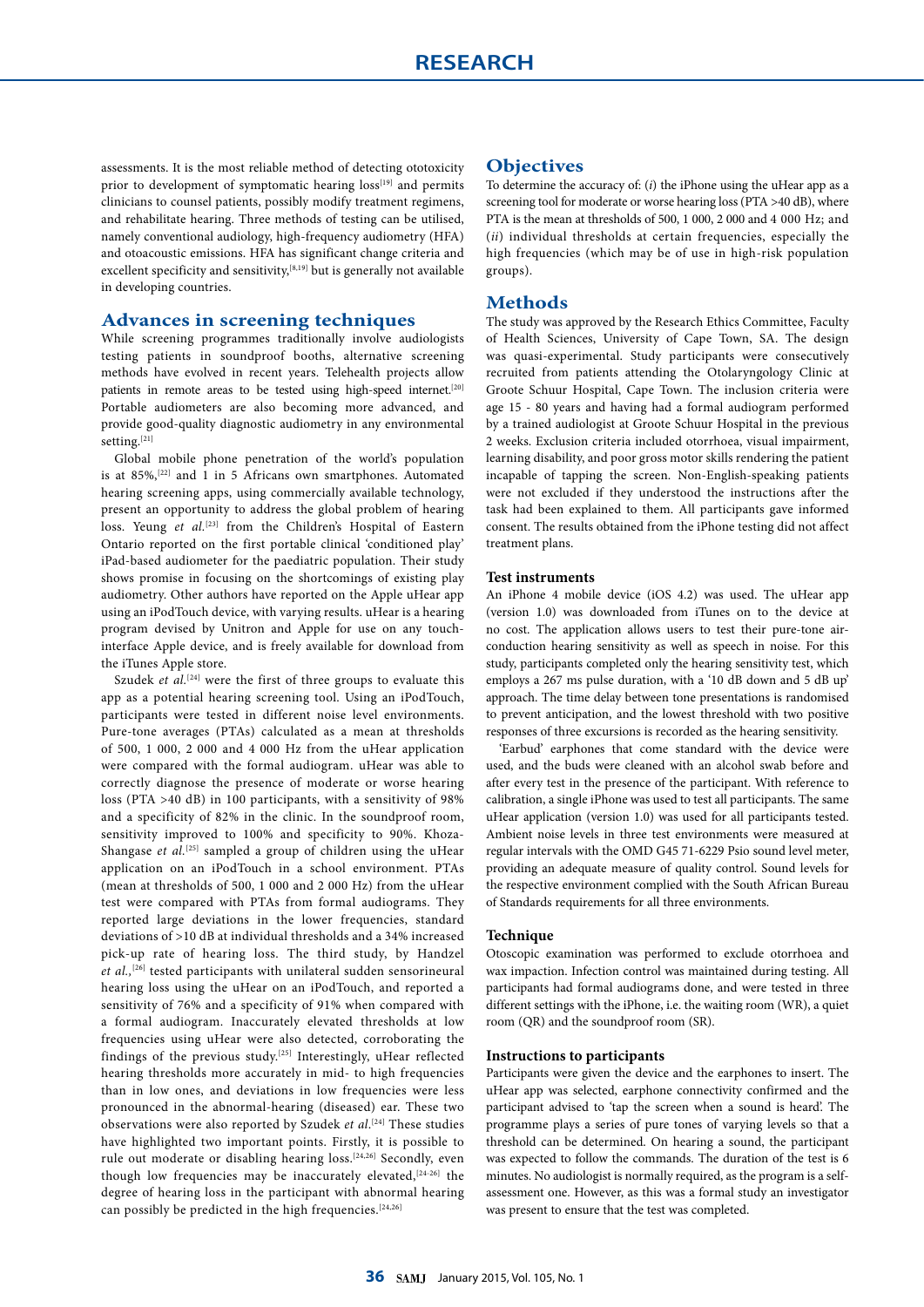### **Data analysis**

For hearing screening, the presence or absence of moderate or worse hearing loss (PTA >40 dB) in each ear was determined by formal audiometry, as 40 dB is considered the critical hearing threshold for disabling hearing loss according to the World Health Organization, and warrants further investigation.

The iPhone uHear PTAs in all three settings were compared with the formal audiogram PTAs, where the PTA is calculated as a mean of thresholds (hearing in dB) at 500, 1 000, 2 000 and 4 000 Hz. These data were captured into  $2 \times 2$  tables to calculate sensitivity, specificity and accuracy ratios.

Additionally, in view of the possibility for agreement by 'chance', kappa analysis was performed on iPhone thresholds from all three settings when compared with the formal audiogram to detect agreement at all six frequencies. Kappa values range from <0.2 to 1.0 depending on how well two thresholds correlate with each other at a particular frequency. The best correlation kappa value, i.e. 'very good', is one that is closest to 1. This describes how well the thresholds at a particular frequency correlated with the thresholds at the same frequency of the gold standard, the formal audiogram, and values this correlation according to the range described in Table 1.

| Table 1. Kappa range of values and their correlation |                        |  |  |
|------------------------------------------------------|------------------------|--|--|
| Kappa values                                         | 'Agreement'/comparison |  |  |
| < 0.2                                                | Poor                   |  |  |
| $0.21 - 0.4$                                         | Fair                   |  |  |
| $0.41 - 0.6$                                         | Moderate               |  |  |
| $0.61 - 0.8$                                         | Good                   |  |  |
| $0.81 - 1.0$                                         | Very good              |  |  |

**Table 2. Participants' demographics and hearing loss (as graded by the ASHA degree of severity of hearing loss)**

| Participants, N                                                               | 25             |  |  |
|-------------------------------------------------------------------------------|----------------|--|--|
| Age (years), mean (range)                                                     | $43(15-86)$    |  |  |
| Age distribution (years), $n$                                                 |                |  |  |
| $15 - 20$                                                                     | $\overline{4}$ |  |  |
| $21 - 40$                                                                     | 7              |  |  |
| $41 - 60$                                                                     | 6              |  |  |
| $61 - 80$                                                                     | 8              |  |  |
| Gender, n                                                                     |                |  |  |
| Male                                                                          | 13             |  |  |
| Female                                                                        | 12             |  |  |
| Ears with PTA $(dB)$ , <i>n</i>                                               |                |  |  |
| $\leq$ 25 (normal)                                                            | 24             |  |  |
| 26 - 40 (mild loss)                                                           | 18             |  |  |
| 41 - 55 (moderate loss)                                                       | 5              |  |  |
| 56 - 70 (moderate to severe loss)                                             | $\overline{2}$ |  |  |
| 71 - 90 (severe loss)                                                         | 1              |  |  |
| $\geq$ 91 (profound loss)                                                     | $\theta$       |  |  |
| ASHA = American Speech-Language-Hearing Association; PTA = pure-tone average. |                |  |  |

# **Results**

Thirty patients met the inclusion criteria and were recruited, of whom five were excluded for incomplete testing (unrelated to the device or software). Twenty-five patients were therefore fully tested (50 ears in total). Participants' demographics are described in Table 2.

**Accuracy of the iPhone uHear as a screening test.** All ears with moderate or worse hearing loss (PTA >40 dB) were detected in all three settings. This translated to a sensitivity of 100%. Of the 42 ears without moderate or worse hearing loss (PTA ≤40 dB), 15 had moderate or worse hearing in the WR (specificity 64%), 11 had moderate or worse hearing in the QR (specificity 74%), and 5 had moderate or worse hearing loss in the SR (specificity 88%) (Table 3). Accuracy in the WR was calculated as 70%, that in the QR as 78% and that in the SR as 90%.

**Accuracy of the iPhone uHear thresholds at all six frequencies.**  Kappa analysis compared the 'agreement' of the iPhone thresholds in all three rooms with the formal audiogram thresholds as reflected in Table 4. The iPhone was highly accurate at the high frequencies (2 000, 4 000 and 6 000 Hz), where there was 'good' and 'very good' correlation in the SR and QR (Table 4). This was found to be statistically significant (*p*<0.05). The iPhone did not correlate well at low frequencies in all three rooms, being 'fair to moderate' in the SR and 'poor to moderate' in the QR. The WR showed 'poor to fair' correlation at low frequencies and 'moderate' correlation at high frequencies.

The iPhone uHear therefore reflected thresholds more accurately in the mid- to high frequencies than in the low frequencies. Furthermore, the SR did not eliminate this low-frequency inaccuracy. These two salient findings correlate with all three studies reviewed.<sup>[24-26]</sup>

# **Discussion**

Our study is one of the first to evaluate smartphone-assisted audiometry as a hearing screening tool for populations that currently have no access to formal audiometry. Results indicate that the iPhone uHear application is reasonably accurate at screening for moderate or worse (disabling) hearing loss. We found a sensitivity of 100%, with a very high negative predictive value, implying an ideal test for screening. The highest test accuracy (90%) was found in an SR, with a specificity of 88%, rendering the least false positives. This highlights the need for caution when testing in a WR setting.

**Table 3. Accuracy of the iPhone as a screening test in three different settings (WR, QR, SR), compared with the formal audiogram**

|                  |                  | Formal audiogram, n |  |  |
|------------------|------------------|---------------------|--|--|
| iPhone, $n$      | $PTA \leq 40$ dB | $PTA > 40$ dB       |  |  |
| <b>WR</b>        |                  |                     |  |  |
| $PTA \leq 40 dB$ | 17               | $\theta$            |  |  |
| $PTA > 40$ dB    | 25               | 8                   |  |  |
| QR               |                  |                     |  |  |
| $PTA \leq 40 dB$ | 31               | $\theta$            |  |  |
| $PTA > 40$ dB    | 11               | 8                   |  |  |
| <b>SR</b>        |                  |                     |  |  |
| $PTA \leq 40 dB$ | 37               | $\theta$            |  |  |
| $PTA > 40$ dB    | 5                | 8                   |  |  |
|                  |                  |                     |  |  |

 $PTA = pure$ -tone average;  $WR =$  waiting room;  $QR =$  quiet room;  $SR =$  soundproof room.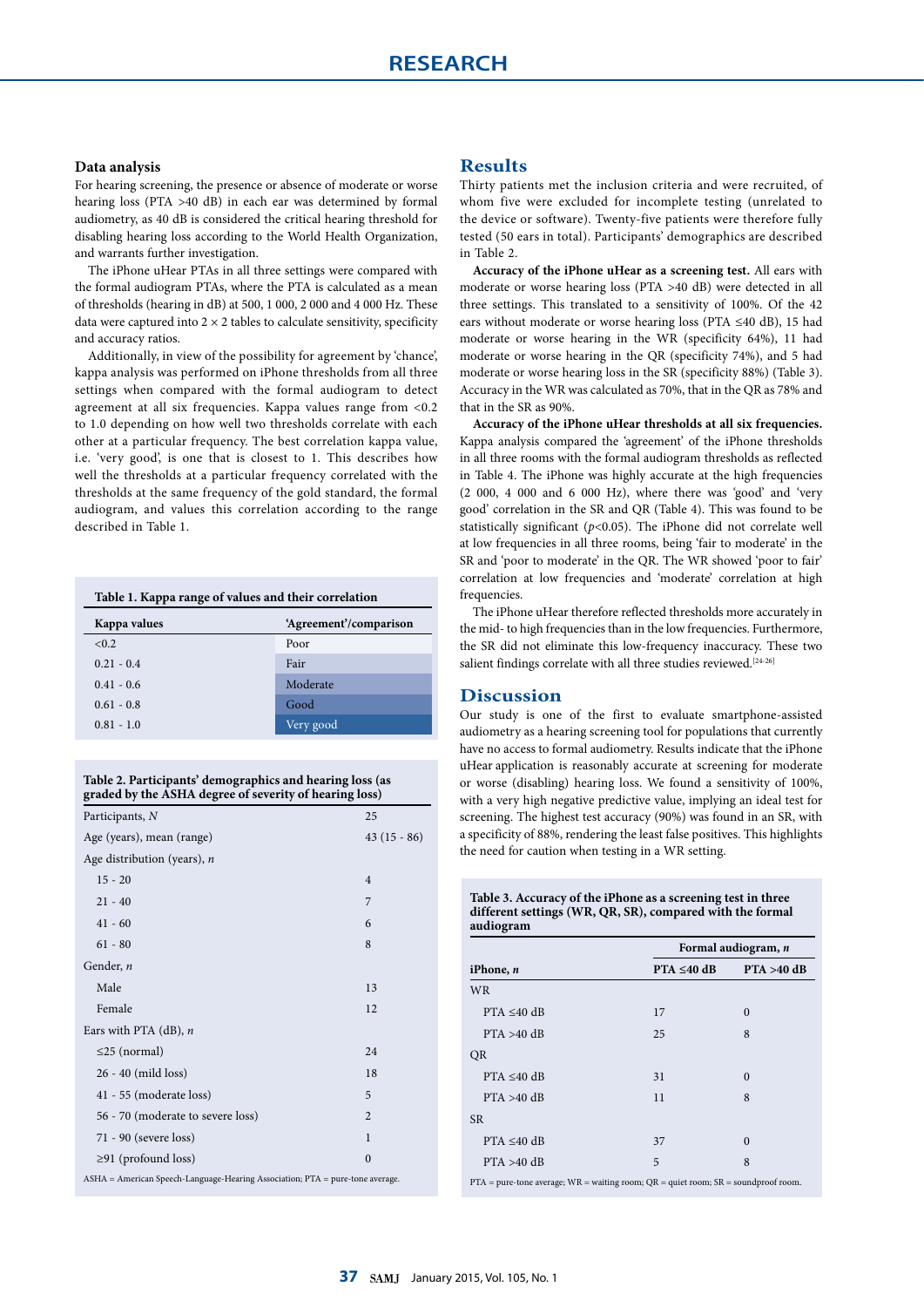|                       |                      | Formal audiogram, low frequencies (Hz)  |                       |  |  |
|-----------------------|----------------------|-----------------------------------------|-----------------------|--|--|
| iPhone,               |                      |                                         |                       |  |  |
| low frequencies (Hz)  | 250                  | 500                                     | 1 000                 |  |  |
| <b>WR</b>             |                      |                                         |                       |  |  |
| 250                   | $-0.0516$            | 0.2217                                  | 0.4123                |  |  |
| 500                   | 0.0044               | 0.2399                                  | 0.4997                |  |  |
| 1 000                 | $-0.0693$            | 0.2526                                  | 0.5126                |  |  |
| QR                    |                      |                                         |                       |  |  |
| 250                   | $-0.0101$            | 0.2751                                  | 0.5677                |  |  |
| 500                   | 0.0134               | 0.3102                                  | 0.5113                |  |  |
| 1 000                 | $-0.0239$            | 0.212                                   | 0.5207                |  |  |
| <b>SR</b>             |                      |                                         |                       |  |  |
| 250                   | 0.097                | 0.5309                                  | 0.4386                |  |  |
| 500                   | 0.1309               | 0.5283                                  | 0.5316                |  |  |
| 1 000                 | 0.0113               | 0.481                                   | $0.66(p=0.000)$       |  |  |
|                       |                      | Formal audiogram, high frequencies (Hz) |                       |  |  |
| iPhone,               |                      |                                         |                       |  |  |
| high frequencies (Hz) | 2000                 | 4 000                                   | 6 000                 |  |  |
| <b>WR</b>             |                      |                                         |                       |  |  |
| 2 0 0 0               | 0.496                | 0.663                                   | 0.4261                |  |  |
| 4 0 0 0               | 0.4667               | 0.339                                   | 0.5529                |  |  |
| 6 000                 | 0.484                | 0.187                                   | 0.517                 |  |  |
| <b>QR</b>             |                      |                                         |                       |  |  |
| 2 000                 | $0.73$ ( $p=0.001$ ) | 0.5122                                  | 0.5535                |  |  |
| 4 0 0 0               | 0.4471               | $0.74$ ( $p=0.000$ )                    | $0.69$ ( $p=0.000$ )  |  |  |
| 6 0 0 0               | 0.4339               | $0.69$ ( $p=0.0092$ )                   | $0.79$ ( $p=0.0026$ ) |  |  |
| <b>SR</b>             |                      |                                         |                       |  |  |
| 2 0 0 0               | $0.75$ ( $p=0.000$ ) | $0.72$ ( $p=0.0039$ )                   | $0.69$ ( $p=0.005$ )  |  |  |
| 4 000                 | $0.73$ ( $p=0.000$ ) | $0.85$ ( $p=0.000$ )                    | $0.89$ ( $p=0.000$ )  |  |  |
| 6 0 0 0               | $0.77$ ( $p=0.007$ ) | $0.92$ ( $p=0.0010$ )                   | $0.94$ ( $p=0.000$ )  |  |  |

**Table 4. Kappa values (range of values and their correlation are set out in Table 1) seen with iPhone and formal audiogram thresholds in three different settings (WR, QR, SR)** 

WR = waiting room; QR = quiet room; SR = soundproof room. \*In the 'good' and 'very good' correlation values (Table 1), *p*-values of <0.05 imply good statistical significance (figures in brackets).

The iPhone uHear application was found to be highly accurate for detecting high-frequency hearing loss in the QR and SR in patients with various levels of hearing. The iPhone uHear application could therefore be used to screen those at high risk of developing highfrequency hearing loss through early detection of abnormal or worsening thresholds.

The iPhone uHear application is therefore an appropriate tool to screen for disabling hearing loss, and to detect high-frequency hearing loss in the abovementioned highrisk groups in poorly resourced communities that have limited access to healthcare. In particular, it can be used to screen and monitor hearing in drug-related ototoxicity where high-frequency assessments of both conventional audiometry and HFA have a

high degree of sensitivity to detect early change in hearing.<sup>[19]</sup>

In addition, uHear is a self-assessment application that is available free from iTunes for all Apple users and is downloadable to any Apple device with a touchscreen interface and speakers (includes iPhone, iPad and iPodTouch). The test is quick and easy to perform, and designed for use by people of any language, socioeconomic status and intellectual capacity. Patients who are bed-bound, isolated or too weak to travel to an audiology centre could benefit from a mobile, freely available self-assessment hearing screening test like this.

#### **Study limitations**

More participants with varying degrees of hearing loss would possibly yield more accurate positive and negative predictive values, thereby rendering the testing more accurate. Environmental noise may have been a cause for poor results at the lower frequencies. Testing can possibly be improved by using background noise eliminators. Inset earphones are theoretically recommended as an effective way to reduce ambient noise. Being placed within the external ear canal, they can provide 30 - 40 dB attenuation of ambient noise.[27] In our study, inaccuracy can be related to insertion depth; 'earbud' earphones sit just beyond the concha at the entrance to the external ear canal, which could explain the poor low-frequency outcomes. In future, testing that incorporates inset earphones cupped by circumaural ear covers with integrated ambient noise level monitoring that eliminates or adjusts testing to accommodate background noise could be done. Although this would be ideal, it does counter the intention to screen using a device with its standard hardware. A single iPhone device was used for this study; to avoid problems relating to inter-device reliability, every iPhone may have to be calibrated.

# **Conclusions**

The sensitivity of the uHear app used with the iPhone is adequate to screen for disabling hearing loss, and has good accuracy to high-frequency hearing loss in SRs and QRs. Early detection of hearing loss with hearing screening programmes is therefore possible using mobile digital technology. A mobile, non-operator-dependent method used to screen for disabling hearing loss and detect early high-frequency threshold changes, such as an Apple iPhone, can help overcome the lack of trained audiologists or available infrastructure in developing countries.[5] Because of the portability of the device, hearing screening with the iPhone uHear test is taken directly to the patient and is an opportune way to utilise existing community health and educational facilities. Oncology units, ARV rollout centres and TB hospitals with MDR/ extensively drug-resistant patients are ideal centres in which to use this technology. In addition, satellite clinics that regularly dispense chronic medication to older adults can also be considered.

**Disclaimer.** The Division of Otorhinolaryngology, Groote Schuur Hospital, and the authors do not have any affiliation to the Apple or Unitron companies.